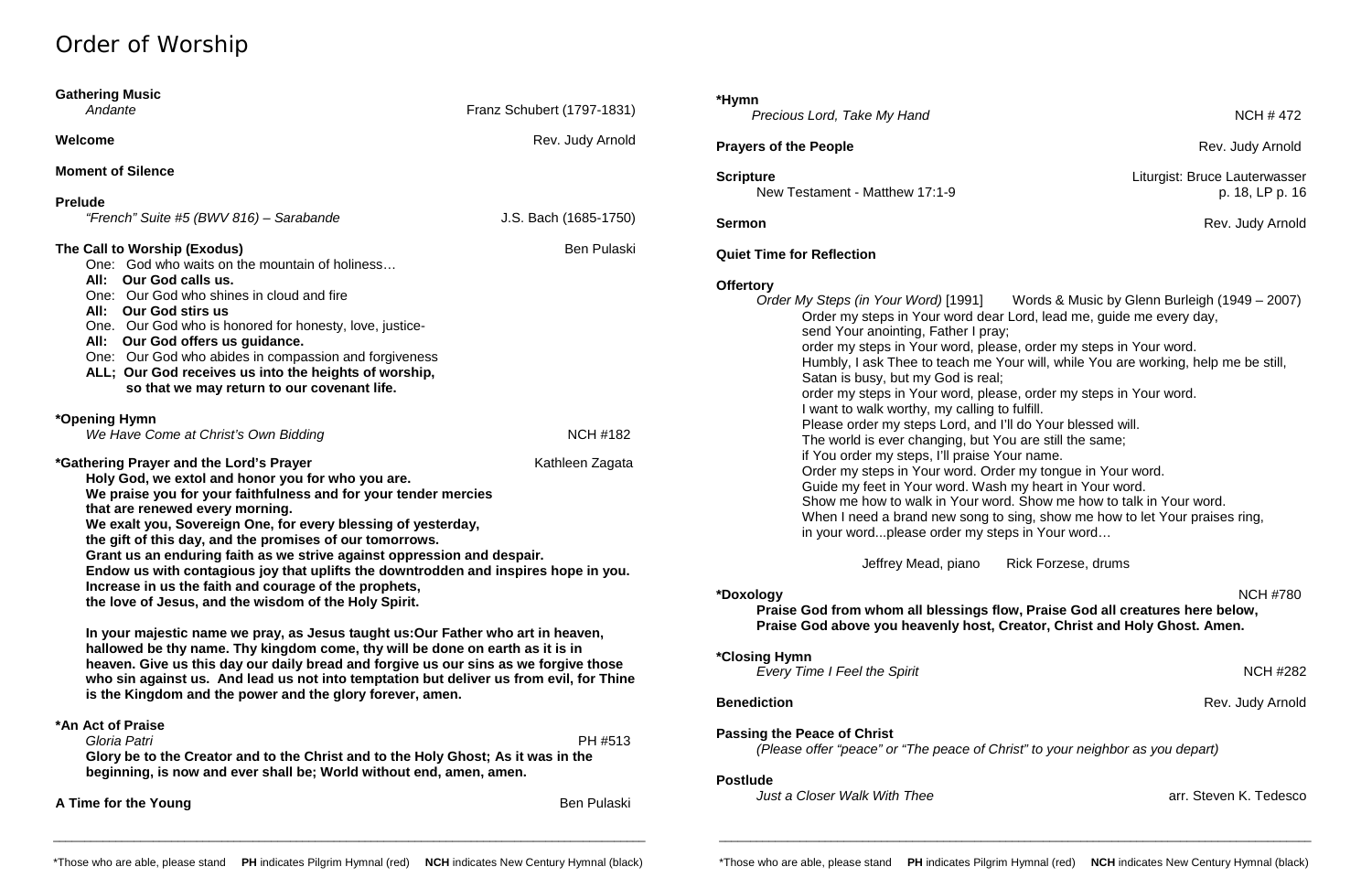# Today's Worship Service

### **Sanctuary Flowers**

Today's Chancel flowers are given to the Glory of God and in loving memory of Sally Finn. The Narthex flowers are given in honor of her mother, Mrs. W. Haven Sherburne, both by Mr. Jay Finn.

# Meet Our Church

**First Congregational Church in Winchester, UCC,** *An Open and Affirming Congregation* 21 Church Street, Winchester, MA 01890 781 -729 -9180 **www.fcc -winchester.org**

We are a Christ -centered, nurturing community: growing in faith, serving in love, welcoming all with joy.

The Congregation, Ministers To The World Rev. William Burhans, Lead Pastor Rev. Ms. Judith B. Arnold, Associate Pastor Ms. Kathleen Zagata, RN, MS, CS, Minister of Congregational Health & Wellness Ms. Jane Ring Frank, Minister of Music & Worship Arts Mr. Ben Pulaski, Minister of Faith Formation: Children & Youth Mr. Jeffrey Mead, Organist Mr. Bradley Ross, Sexton Mr. Tyler Campbell, Assistant Sexton Ms. Sarah Marino, Office Manager The Rev. Dr. Kenneth Orth, Pastoral Counselor (Affiliate)

# Welcome!

We are happy you have joined us today for worship. We hope that in the coming hour of quiet, song, prayer, sacred scripture, and communal gathering, you will awaken more fully to God's presence in your life and the world around us.

#### **Restrooms**

Restrooms are located down the stairs as you first enter the front doors of the church.

#### **Accessibility**

Listening devices are available in the back of the sanctuary for the hearing impaired. An after -worship coffee hour is held in Chidley Hall on the bottom floor of the church building. An elevator is located out the doors to the right of the front chancel area and down the hall. Please ask a greeter if you need assistance.

#### **Childcare**

Children are always welcome in the sanctuary! We appreciate the sounds of little ones among us. If you'd prefer, there is a professionally staffed nursery on the floor beneath the sanctuary. Ask a greeter if you need help finding it.

#### **Family Room**

There is also a comfortable room with sofas, chairs, carpet and an audio link to the service for when you need more room to attend to your family. It is located just outside the doors to the right of the front chancel area.

#### **Children (Stepping Stones) and Youth Church School**

Classes for children and youth in pre -k through 12th grade are taught during worship. Families begin the worship service together in the sanctuary. Children are then invited to join us at the front (if they are comfortable) for the Time for the Young. Afterwards, the children and youth are led to their classrooms by their teachers.

#### **Get connected!**

Please tell us about yourself and/or request a prayer by filling out a Welcome/Prayer Request Card found in each pew and place it in the offering plate when it passes. We look forward to getting to know you at Coffee Hour, held downstairs immediately following the service. You can also learn more about our community through our website and Facebook page: **www.fcc -winchester.org**

**facebook.com/fccwucc**

**Text FCCW to 22828 to join our email list**

# **February 26 , 2017**

Transfiguration Sunday 10:00 Worship Service